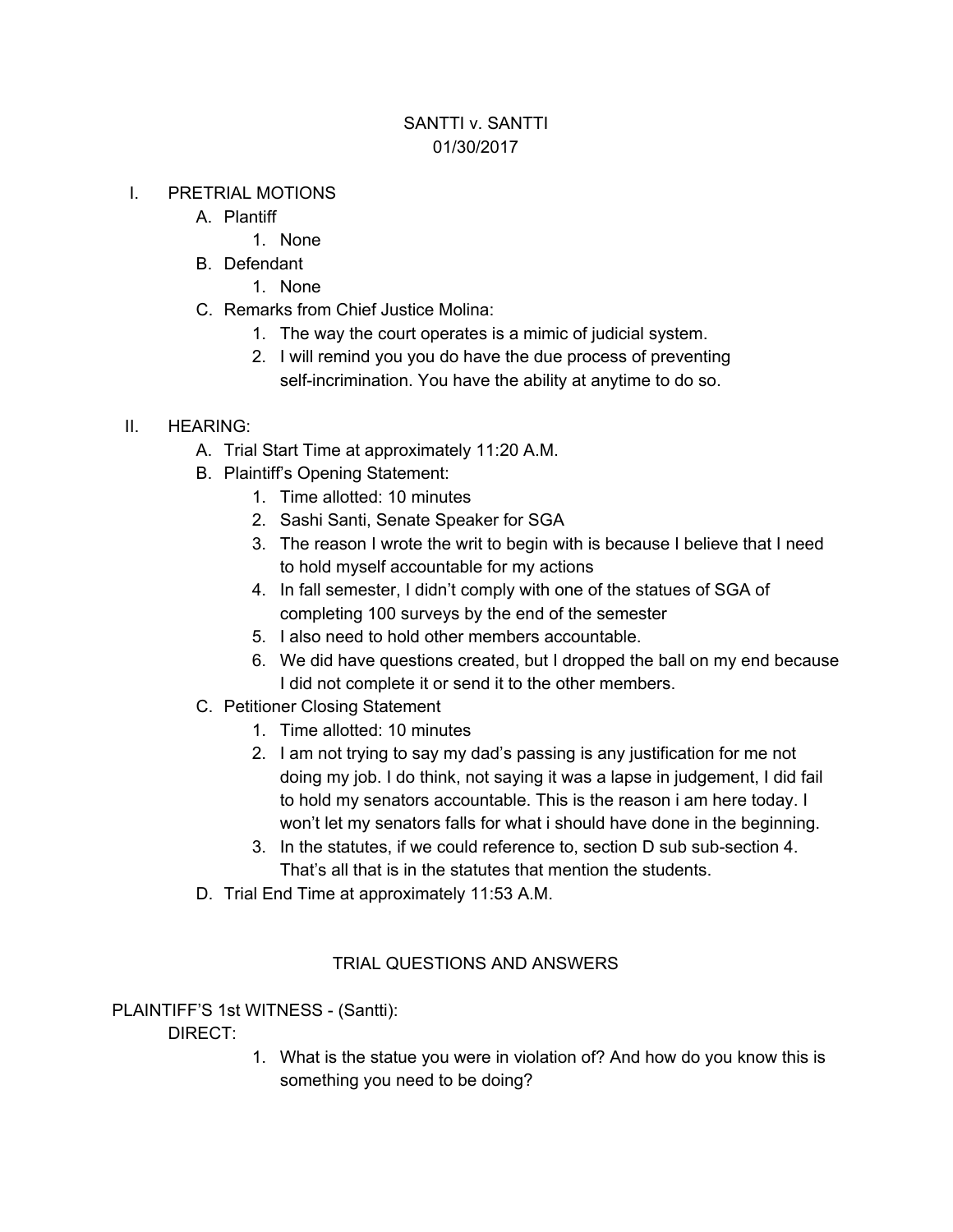- a. Statute article III 3.05,.02: I am supposed to complete the 100 surveys and hold the senators accountable for that. I know I am accountable as Senate Speaker
- 2. At any point were you reminded this was something you needed to complete? And when?
	- a. Yes, it was briefly mentioned to me during the summer. Then sporadically in the Fall Semester. They asked if they were complete of is questions had been developed.
- 3. Who was in charge of following up with you on these questions? a. Michelle Castro, student government advisor.
- 4. Was there any progress when you were asked about these questions?
	- a. First I mentioned it during the summer with an example of past questions which I sent to the senators. I was new to the position so i wasn't aware of the urgency of this trial. I mentioned it during senate meetings and some did send feedback.
- 5. Were you given a set of statutes in the beginning of your term? and is there a deadline set by those statutes?
	- a. Yes. It just mentions in the fall and the spring, but there is not timeline that says anything needs to be completed by a specific day
- 6. Referring to Π1 and Π2: do you mentioned both of the 17th and the 31st some sort of discussion about the surveys? Did you set a deadline?
	- a. Section 6 of Oct. 16, Section 4 of Oct. 31. That I can recall, no. It was more of like a this is what is going on send me an email or some follow up of the questions that you have been working on
- 7. You said you had to create the survey with your senators. When was the survey itself completed? When were all the questions compiled?
	- a. I was supposed to create the survey. November 22nd, with the help of Vice President.
- 8. You sent out the survey on the 22nd?
	- a. No I did not. It was submitted by my Pro Tempore Peter Hernandez. On december 5th we got feedback about different links for the survey which I believe you have it.
- 9. Who submitted the survey then?
	- a. My Pro Tempore Peter Hernandez.
- 10. When did you officially get the links for the survey?
	- a. December 5th
- 11. When were those links sent out?
	- a. It was sent out, if not mistaken, December 5th and the 6th between those two days.
- 12. What point was this in the semester?
	- a. Right before finals week.
- 13. How many of your senators completed their statutory responsibilities?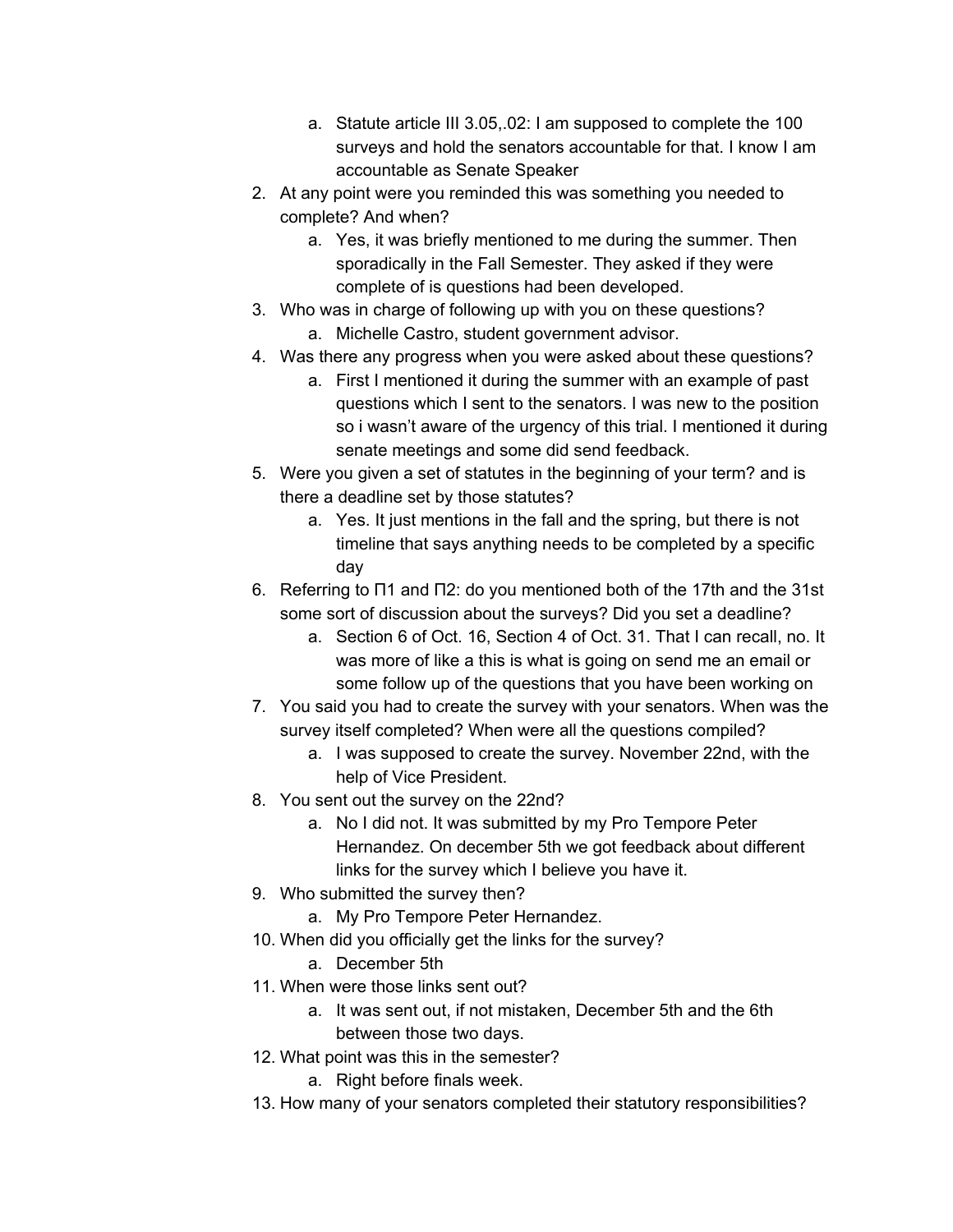- a. None. They had received the link at that point.
- 14. By the end of finals week, how many of your senators got their 100?
	- a. None. To my knowledge, none.
- 15. As of now how many of your senators have their 100?
	- a. As of today, 25 grad surveys, 36 medical, 12 honors, 3 nursing, 9 engineering, 13 business, 21 arts and sciences, 7 carta.
- 16. So just to be clear you have 25 grad, 26 medical, 12 honors, 3 nursing, 9 engineering, 13 business, 21 arts and science, 7 carta. Any other colleges?
	- a. Correct. No.
- 17. All of your senators represent how many colleges?

a. 8.

- 18. Out of these 8, not a single one got this 100? And it's 100 per senator?
	- a. Yes. No, 100 responses from the college they represent. At large, lower division do not have to be the senators for the college.
- 19. Is there only one senator for every college?
	- a. Yes. So for example, to my knowledge i believe we have 2 senators but more than 2 students that are in senate that are in the college of business.
- 20. So each senator gets 100 responses from the college they represent? a. Yes.
- 21. Are there some colleges that are represented in your senate that have more than one senator assigned to it?
	- a. Refer to #19
- 22. So not a single one of these colleges has 100 responses? So you can have as many as 8 people who didn't do their job to as many as you have in the senate?
	- a. Yes. Yes.
- 23. I'm trying to see who this falls on. You said it falls on you. Why do you say that?
	- a. I believe it falls on me because i am senate leadership. I do oversee the 20 something senators and my speaker. In my mind, I hold myself accountable for not reminding them on time, sending it out on time, making it on time.
- 24. Is there anyone else? Or is this just you?
	- a. It's my speaker Pro Tempore too.
- 25. Why do you say that you guys share the blame?
	- a. His job is to help me do my job, believe me of some things here of there. Could he have reminded me? Yes. I lost my father in the fall session and it did take a toll on me and i was going through all of that mentally, physically, emotionally. Could he have reminded me that before? Sure. But at the end of the day i feel it was my responsibility to hold everyone accountable.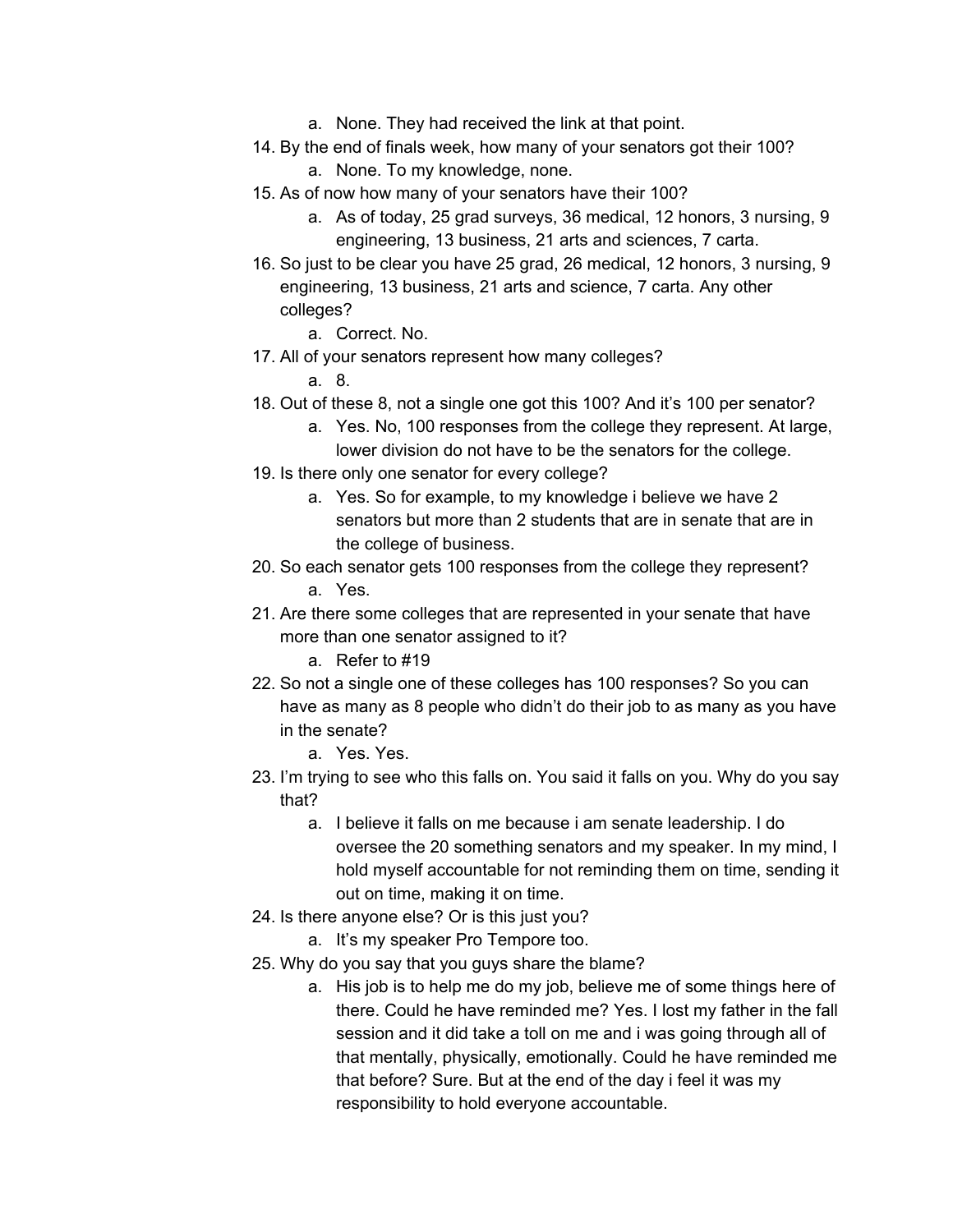- 26. You said you felt the loss of your father said it took from your ability to do you job?
	- a. A little bit.
- 27. Do you say this might have attributed to the fact that you couldn't get your surveys done on time?
	- a. I don't want to say that his passing is the reason I didn't do my job because you know things happen, life happens. But I do know that from that point forward, there were weeks that I just couldn't fully be there. This also took a toll on my classroom performance.
- 28. Do you have any more evidence you would like to present before your closing statement?
	- a. In october is when i mentioned the surveys and before then i said it in passing. In oct. and nov. and july as well. In the summer it was brought up briefly by myself or my advisor. So i do have questions that senators did submit. So if some of them did complete it on time, why didn't i check it on time and stay on top of it.
- 29. So you're saying that your senators sent you questions before the survey was formed?
	- a. Yes.
- 30. And that you still didn't get the survey done at that point? a. No.
- 31. Was your pro-temp notified of these emails? Did he know senators sent in questions?
	- a. It was sent to me. Just me. One of them was sent to both, but they were sent to me.
- 32. Did you make him aware of the other questions that were sent to you?
	- a. Through word of mouth, probably. I could've mentioned it. During our eboard meetings or when our advisors brought it up, he could have just followed up with me.
- 33. Anything else?
	- a. No. Thank you, I appreciate you for your time.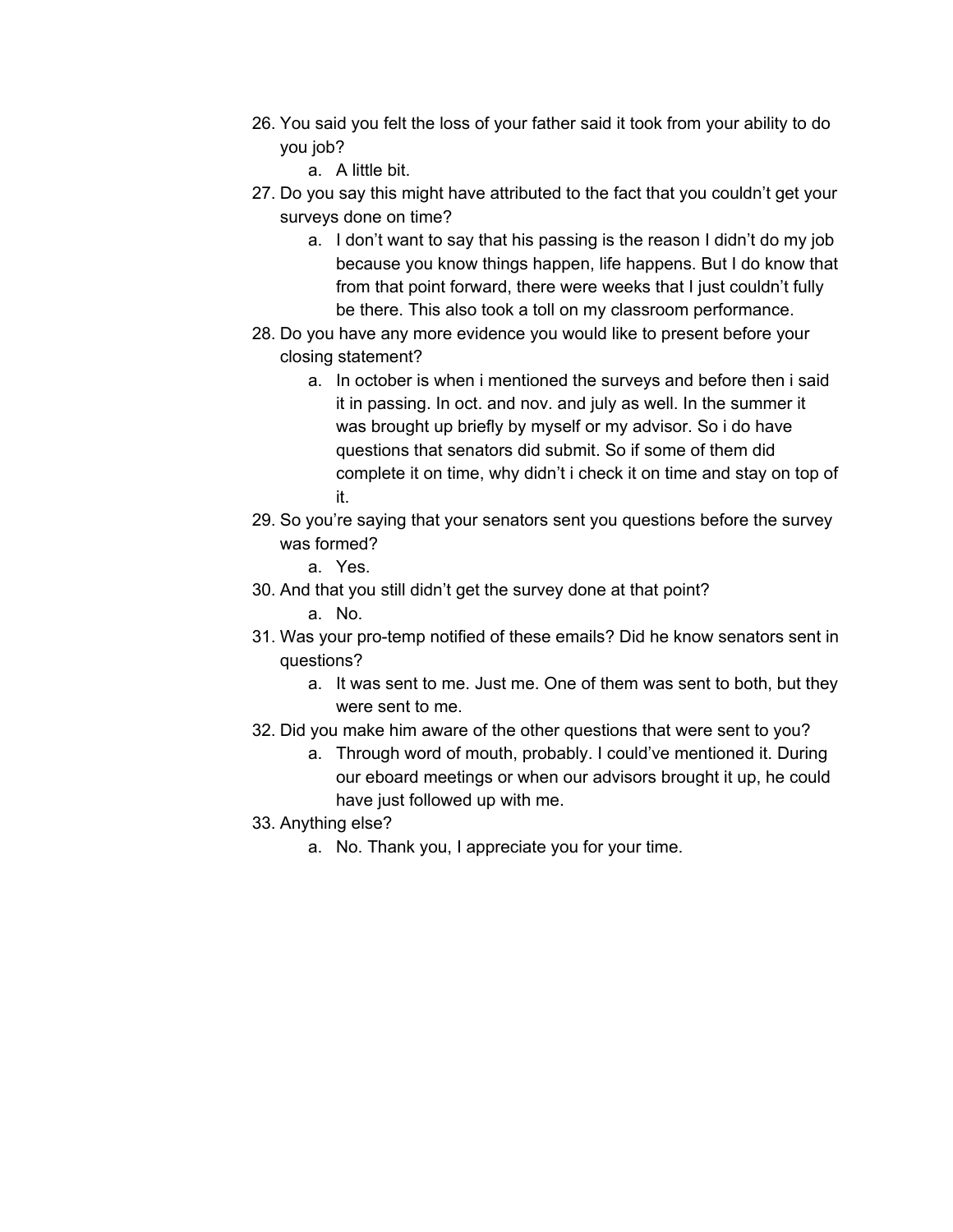#### III. DELIBERATION:

- A. Deliberation Start Time: Wednesday February 1, 2017 9:00 P.M.
- B. Vote Count on Verdict
	- 1. Issues
		- a) She failed in her duty to ensure that her senators followed article §3.05 D IV
		- b) Whether the blame was entirely on the senate speaker or if part of the blame is on the senator pro tempore as well
	- 2. Facts
		- a) Sashi Santti is both a senator and senate speaker
		- b) Peter hernandez is both a senator and senate speaker pro tempore
		- c) The senate speaker is the chief administrative office of the senate
		- d) The speaker pro tempore shall assist the speaker in his or her duties
		- e) All senators are required to administer surveys every semester in which they must receive 100 responses exclusively from students within their college
		- f) No senator met the statutory requirement to complete the survey in article §3.05 D IV
		- g) Surveys were brought to her attention at various points throughout the summer and fall semester
		- h) It was often time mentioned at executive board meetings where she and the speaker pro tempore were present
		- i) She brought up the formation of surveys in a senate meeting
		- j) She did not set a deadline for the formation of the surveys
		- k) Senators submitted survey questions throughout the semester
		- l) Some questions were submitted to both the speaker and pro tempore
		- m) Survey links were received December 5th
		- n) Survey links were sent out between December 5th and December 6th
		- o) December 5th was the Monday of finals week for the Fall 2016 semester
		- p) In September, Speaker Santti's experienced the loss of a close family member
	- 3. Notes
		- a) Writs of certiorari can be filed by any student against any SGA official